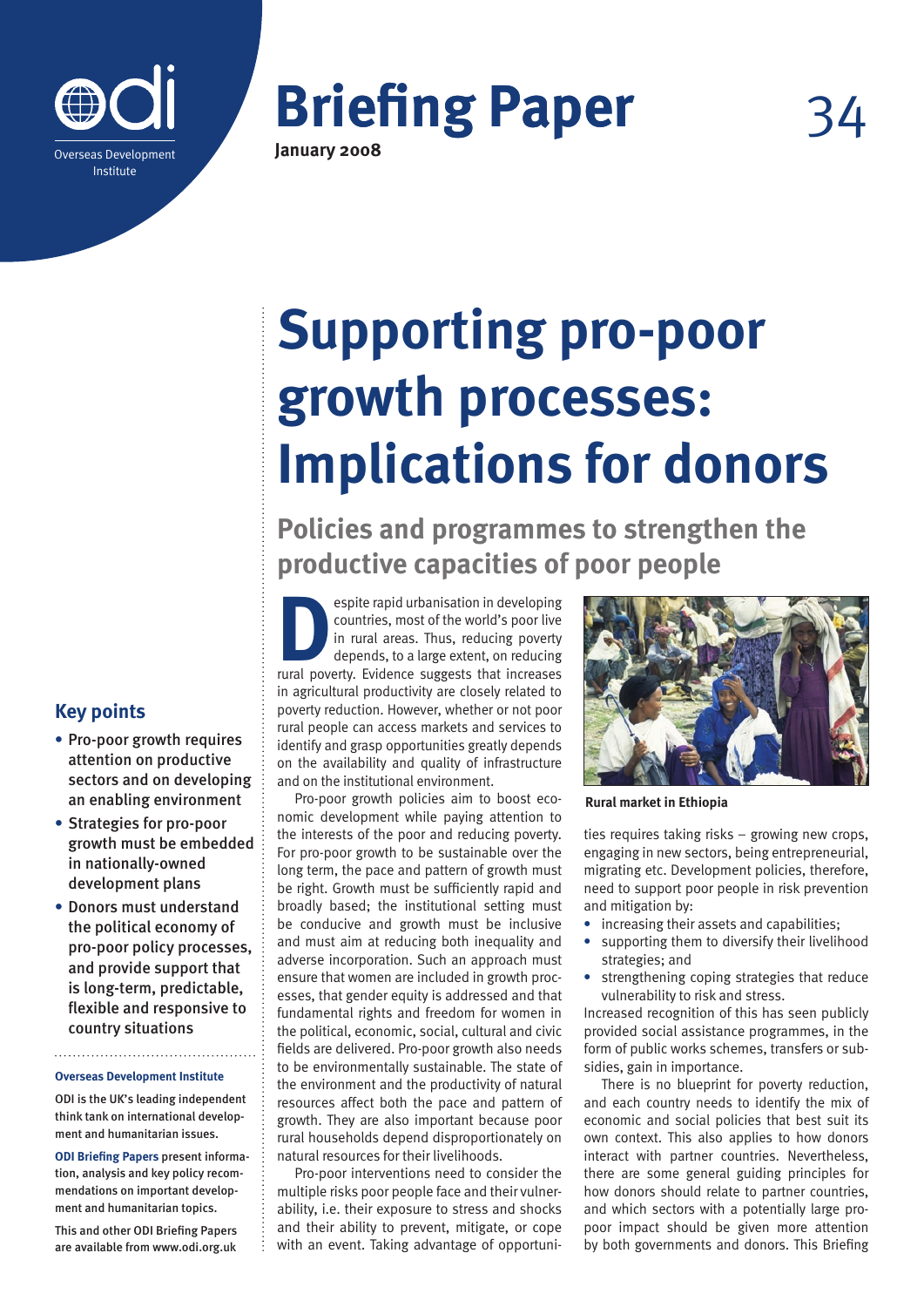Paper explores key lessons for donor engagement from such sectors and reviews the challenges facing donors seeking to support pro-poor growth processes in partner countries.

#### **Lessons from the agriculture sector**

In most poor countries, agriculture is a major source of livelihoods, national income and export earnings, and provides a number of vital environmental services. Growth in agriculture tends to be pro-poor when it: harnesses poor people's assets (i.e. land and labour); increases poor people's productivity and income; leads to lower and stabilised food prices, through linkages to other sectors; increases demand for goods and services; and stimulates growth in the non-farm economy. But the sector today faces many challenges, among them a substantial decline in public-sector support; more demanding wholesalers, retailers and consumers in terms of quality and food safety; more concentrated and integrated markets; volatile prices for many traditional agro-commodities; rising food prices affecting net purchasing rural households negatively; agricultural subsidies (especially in OECD countries); new technologies; resource degradation and climate change; or weakened workforces from diseases like HIV/AIDS.

Despite agriculture's importance for poor people and growth, investments and policy attention from donors and governments have generally fallen, in part because of doubts about the effectiveness and feasibility of public intervention in the sector. If propoor growth is to be achieved, renewed government and donor engagement in agriculture is essential. There are at least three key elements to an effective pro-poor growth strategy:

**Enhancing agricultural sector productivity and improving market opportunities.** Productivity gains depend on a supportive policy environment that enables rural producers to use the assets available to them more efficiently and sustainably. Secure and equitable access to natural and other productive resources is key. Well-functioning rural financial services and markets are of equal importance, as access to savings, credit and insurance allows investment, the purchase of inputs and the mitigation of risk. Demand-led improvements in access to information and technology also play an important role. For markets to function in such a way that poor people can benefit, transport and communications need to improve in order to increase physical access and reduce transaction costs. Poor people's negotiating power needs to increase, through producer associations, vertical integration, and — where necessary — regulation.

**Promoting diversified livelihoods.** A focus on increasing productivity is not enough. Links between the agricultural and non-agricultural, and rural and urban economies, must be strengthened. An improved understanding of labour markets, migration patterns, and diverse livelihood strategies

can contribute to improved national policy-making. Securing land rights and promoting the improved functioning of land markets can help enable people to diversify their livelihoods, and invest in or move into higher return non-agricultural activities. Investments in infrastructure, education and health services are also important in terms of supporting livelihood diversification.

**Reducing risk and vulnerability.** Interventions to reduce these are crucial elements of any effective pro-poor policy. They can protect people from unacceptably low levels of well-being and enable them to undertake new, viable, but more risky livelihoods, increase their participation in markets and generate pro-poor growth.

Strategies in support of pro-poor agricultural growth must recognise that the agenda has widened to include not only increasing staple food production or agricultural export products, but also the sector's role in poverty reduction, environmental sustainability, gender equity and counteracting the marginalisation of remote and less-favoured areas. Considering these multiple challenges, sequencing government and donor interventions is essential.

Some potential priorities are:

- **•** Supporting the development of pro-poor agro-marketing institutions (e.g. development of marketing chains, improving information, facilitating trade);
- **•** Promoting rural financial institutions to finance investment, input supply and trade (e.g. resolving market failures, scaling up microfinance institutions);
- **•** Strengthening farmer organisations (e.g. enabling vertical integration, horizontal coordination, organisation);
- **•** Tackling poor (or insecure) access to land and fragmented land markets;
- **•** Promoting development and communication of appropriate agricultural technology (techniques for marginal areas, intellectual property rights, private and public agricultural research, biotechnology, etc.) and natural resource conservation technologies and approaches;
- **•** Enabling sustainable irrigation (e.g. through loans for micro-irrigation, improving the operation and management of infrastructure, regulation of the private sector).

Across these, issues of spatial variation and social stratification have to be considered, especially how to tailor measures to marginal areas, facilitating outmigration on advantageous terms from marginal areas, and how to devise social protection mechanisms for the poorest.

#### **Lessons from the private sector**

The private sector contributes to poverty reduction through two main channels: employment and changes in prices. Private-sector development needs to provide opportunities for the poor to raise productivity and efficiency, thus reducing the prices of goods in their consumption basket. In many developing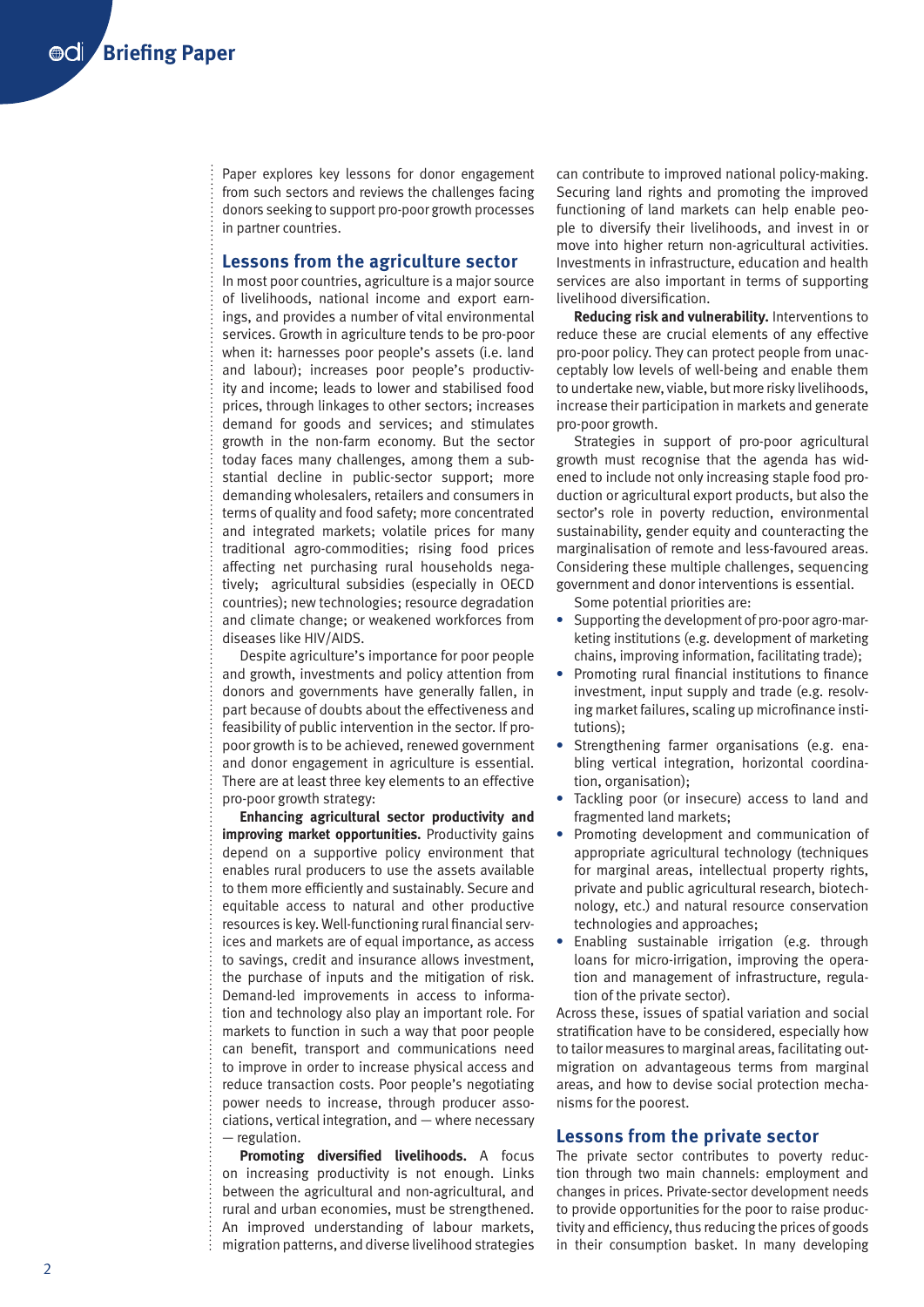countries, the challenges faced by the private and agricultural sectors are similar. As a result, many of the strategies outlined for the agricultural sector will also improve the enabling environment for a pro-poor private sector.

Priorities for private-sector support are:

- **•** Encouraging entrepreneurship and investment by lowering risks and the costs of doing business;
- **•** Enabling the growth of sectors and sub-sectors which have a high growth potential and the greatest potential for up-stream and downstream linkages to other sectors in the economy, particularly to agriculture and enterprises with high concentrations of poor workers;
- **•** Identifying and unlocking the potential for economic development in sectors and regions where the poor are concentrated;
- **•** Removing barriers to formalisation;
- **•** Advocating the use of market-based approaches to address obstacles to market development;
- **•** Strengthening the functioning of natural resource markets by improving legal, regulatory and administrative frameworks; and
- **•** Improving access to infrastructure, services, skills and knowledge.

Besides measures to improve the investment climate in general, concrete measures to support the creation of and access to employment for poor people are also necessary – for example, the encouragement of labour-intensive manufacturing, where poor, usually low-skilled, people find employment.

#### **Lessons related to the labour market**

Employment is a key link between economic growth and income poverty reduction. One of the many reasons why people remain poor is because they are excluded from, or adversely incorporated into, labour markets. Many poor people are unemployed or underemployed, work in low-return occupations or for salaries that are too low to enable an escape from poverty. So, for growth to reduce poverty efficiently, the poor need to be able to participate fully and on an equal basis in the economy. This means enhancing employment and returns to labour by: (1) strengthening the productive resources and capacity of poor people, and (2) creating opportunities for everyone to make full use of the productive resources at hand.

Limited human capital can both trap people in poverty and inhibit private-sector growth. In many developing countries, the labour market is composed of a large majority of unskilled workers and a modest skilled labour force. For many people, therefore, additional literacy; skills acquisition; and health, education and professional training would help them to become more productive workers and to gain higher return employment.

#### **The importance of infrastructure**

Infrastructure — i.e. transport, energy, information and communication technology, and water resources for drinking, sanitation and irrigation — is crucial for raising labour and land productivity, and for lowering production and transaction costs. The infrastructure sector has been seriously neglected by both government investments and donor attention in recent decades, despite the positive relationship between infrastructure and poverty-reduction.

Infrastructure development can contribute to pro-poor growth if:

- **•** partner countries are supported in developing comprehensive infrastructure strategies linked to other economic and social sectors and plans;
- **•** it is geographically targeted, actively involves poor communities in prioritising, designing, planning and implementing local infrastructure, promotes synergies between economic and social infrastructure, meets the needs of different groups with appropriate services and tariff levels, and considers the differential needs of women and poor people if they are to benefit from new infrastructural investments;
- **•** the sustainability of infrastructure is enhanced by developing a cost-recovery system that allows maintenance and expansion while at the same time taking into account poor peoples' ability to pay, fostering public-private partnerships, enhancing accountability of agencies for overseeing, regulating and delivering infrastructure services, promoting transparency and reducing corruption, and by ensuring that negative impacts on the environment and vulnerable groups are prevented or mitigated;
- **•** financial resources are better used by improving efficiency and cost recovery, improving private participation, and providing more predictable public funding and donor assistance.

#### **Key challenges for donors**

**Pro-poor processes must be supported in an aligned and harmonised way**. Activities intended to contribute to pro-poor growth must be firmly embedded in national poverty-reduction strategies (PRSs), and based on a detailed diagnosis of poverty, disaggregated along social, spatial and sectoral lines. It is important for donors to assist partner countries in identifying those sectors with the biggest potential contribution to poverty reduction and pro-poor growth, and to developing and implementing nationally owned PRSs and development plans suited to the local context  $-$  a requirement in line with the Paris Declaration on Aid Effectiveness. As far as possible, donor support to partner country governments should be provided in a flexible, aligned and harmonised way, supporting governments to set their own development strategies, devise the necessary policies and implement related programmes which best reflect domestic circumstances. A key challenge for donors lies in balancing the need for predictable support with the need to respond quickly and flexibly as domestic circumstances change.

**Supporting pro-poor growth processes is more than doing 'business as usual'**. The pro-poor growth agenda requires donors to support partner countries